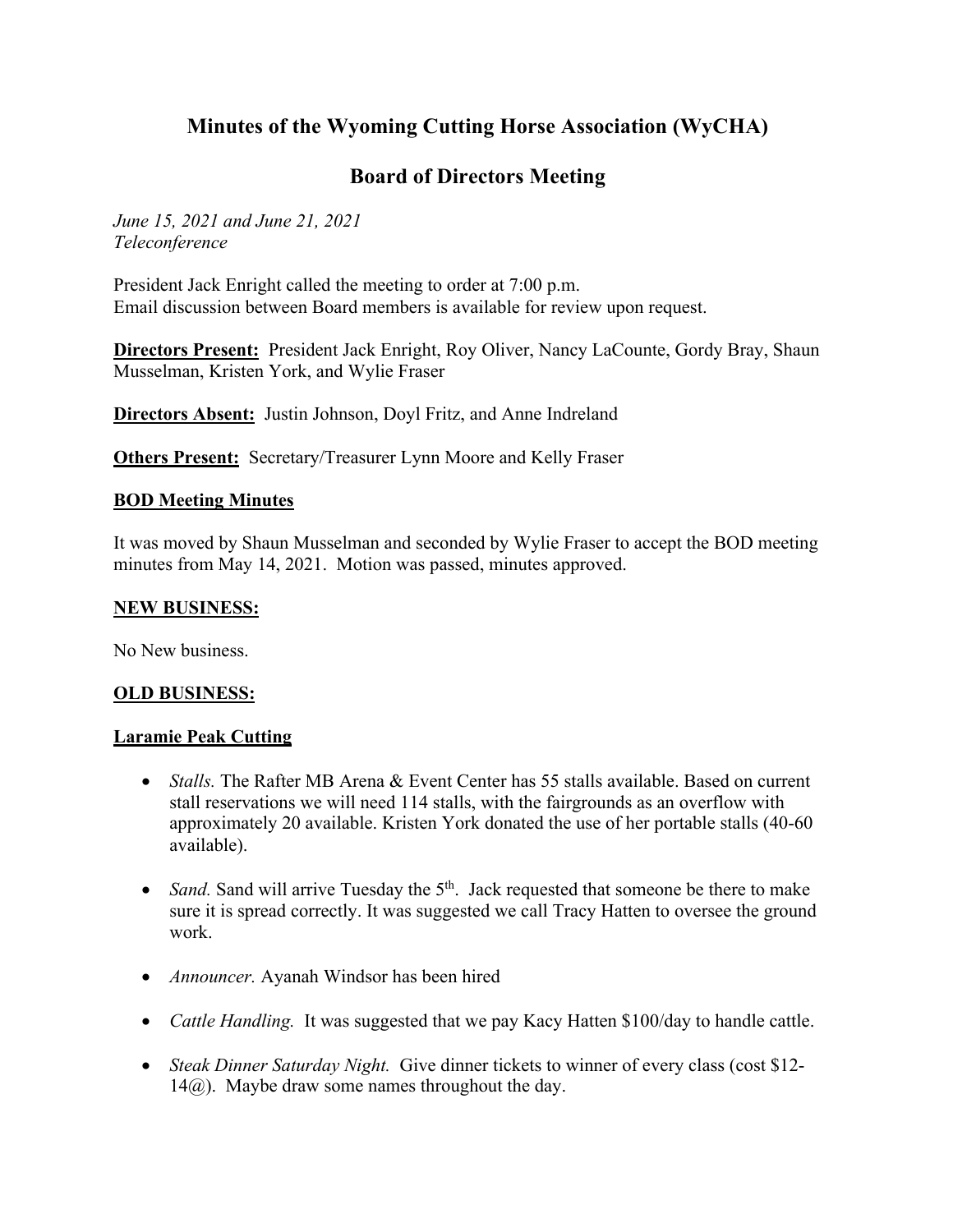## **Circuit Finals**

- *Cattle.* Due to the ongoing drought there is a possibility of no cattle in September. Need 2500 head of cattle for the show.
	- o *Discussion*.
		- Can we still have this show if no cattle?
		- Maybe cattle in Torrington per Scott Miller. However, Torrington does not have enough stalls to put on this show.
		- Kristen proposed that we switch with South Dakota. So that WY put on the finals next year, because no guarantee of cattle this fall.
		- We need to decide quickly so that we can contact SD and see if they can get cattle and take over the show.
		- Wylie proposed that we table this discussion and everyone with contacts get on the phone and see if we can find cattle in the next week. If we cannot find cattle by next Monday (June 21), then we will offer the show to SD. We need 2000+ cows, but Jack said we could manage with 1500 cows.
	- o *Broken Bow.* It turns out the Circuit finals show overlaps with the Broken Bow LAE major event. Gordy said that Broken Bow had prior knowledge of our dates. Jack said the Josh from NCHA approved of our dates.
- Meeting suspended until Monday June 21, 2021

## **Meeting Reconvened Monday June 21, 2021**

President Jack Enright called the meeting to order at 7:00 p.m.

**Directors Present:** President Jack Enright, Vice president Justin Johnson, Roy Oliver, Nancy LaCounte, Gordy Bray, Shaun Musselman, Kristen York, and Wylie Fraser

**Directors Absent:** Doyl Fritz, and Anne Indreland

**Others Present:** Secretary/Treasurer Lynn Moore and Kelly Fraser

## **Circuit Finals**

- *Cattle*. Cattle were found for circuit finals from Ian Wells, pregnant heifers, total of 1500.
- *Cattle Management.* Gordy suggested that we better find hay now before it is unavailable. There will be 400-600 cows standing at any given time, need 18 ton of hay, ca. 20 round/square bales. Need to find the hay by the end of this week.